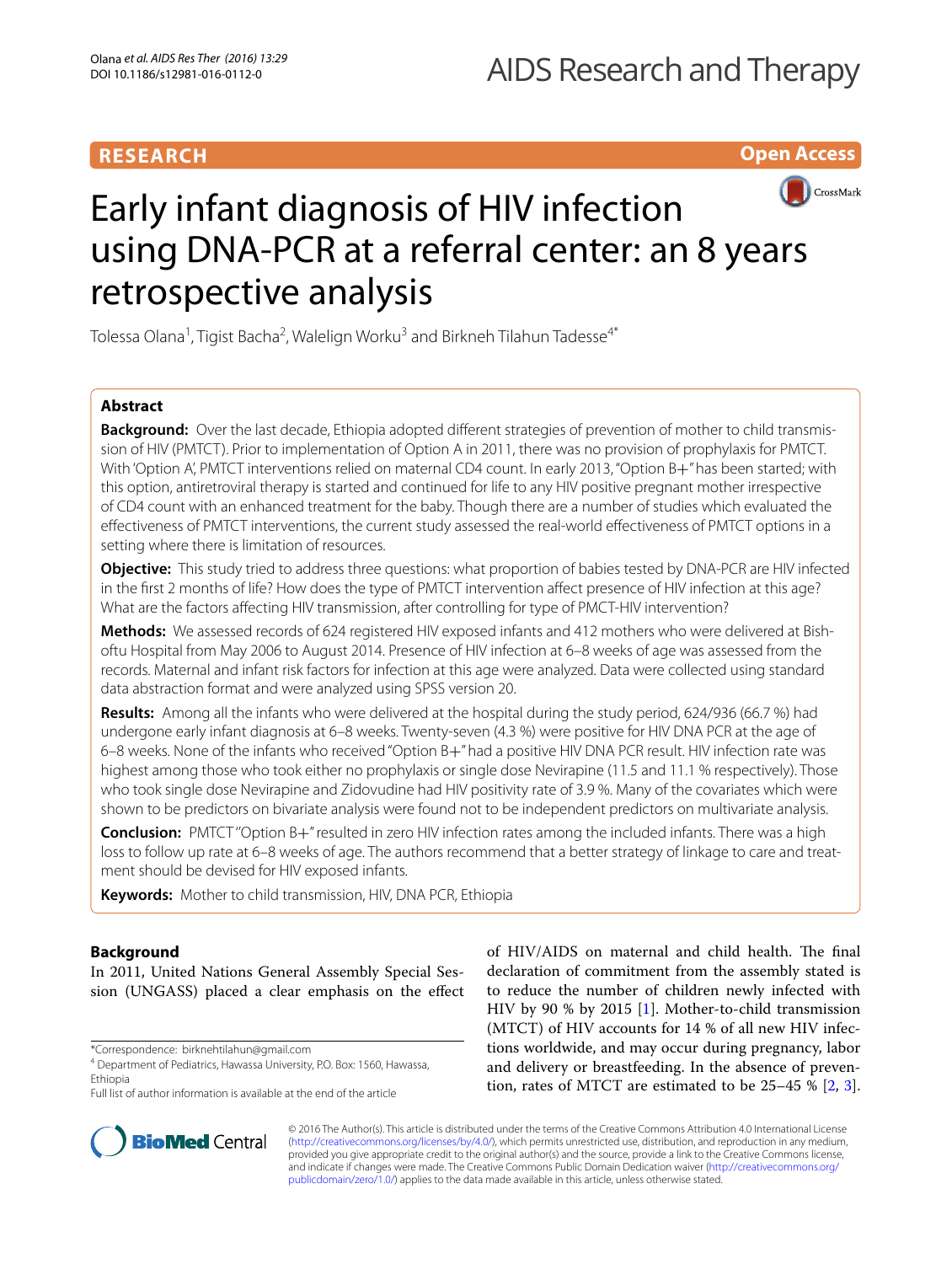In 2012, according to the Ethiopian Health and Nutrition Research Institute, MTCT rates were 15 and 30 % without and with breast feeding respectively [[4\]](#page-5-3). Timely initiation of PMTCT interventions dramatically improved the natural history of perinatal infections [[5](#page-5-4), [6\]](#page-5-5).

Ethiopia is among countries working to achieve the goal set by UNAIDS in 2011, the Joint United Nations Program on HIV/AIDS; a global call for the elimination of MTCT by 2015 [\[2](#page-5-1), [7,](#page-5-6) [8\]](#page-5-7). Over the past couple of years, Ethiopia adopted the different strategies of PMTCT. It has been implementing the 1 year accelerated PMTCT plan for 'Option A' since December 2011. 'Option-A' treatment or prophylaxis is dependent on CD4 count. It requires a variety of drugs across the continuum which creates complexity in patient management. Since early 2013, Ethiopia launched the "Option  $B+$ " PMTCT approach which proposes the same triple antiretroviral drugs to all HIV-infected pregnant women, beginning in the antenatal clinic setting, but also continuing this therapy for all these women for life without need for an initial CD4 test and a 6 week Nevirapine therapy for the infant [[9\]](#page-5-8).

While many countries still practice the WHO 2010 guidelines with either Option A or B, the PMTCT and cost effectiveness of Option B+ has been increasingly reported [\[10](#page-5-9)[–13\]](#page-6-0). Gopalappa et al. described the cost effectiveness of Option  $B+$  comparing it with Option A and B. It was the most cost-effective strategy costing between \$6000 and \$23,000 per infection averted compared with Option A. Option B+ averted more child infections compared with Option B and costed less than Option B. Considering adult sexual transmissions averted, Option B+ was found to cost less and averted more infections than both Options A or B [\[11](#page-5-10)]. Though many of the studies indicated that Option B+ is an effective PMTCT approach, its real-world performance might be different because of differences in patient socio-demographics and the availability of resources for patient follow up care.

In the current study, we hypothesize that the real-world effectiveness of Option B+ PMTCT in preventing MTCT of HIV in the first few months of life is higher than the previous approach of Option A. The current study was done to assess the real world effectiveness of Option B+ in preventing MTCT in a setting where resources are meagre and prevalence of HIV is high as compared to the developed world. Due to lack of resources for early infant diagnosis, in the Ethiopian context, many HIV exposed infants do not undergo a second DNA PCR for HIV test after the first 6–8 weeks test. We assessed the rate of positivity of the first DNA PCR for HIV done at 6–8 weeks of age based on the existing national early infant diagnosis guidelines of HIV infection; and the effectiveness of different strategies for PMTCT over the past 8 years at one of the largest hospitals in Ethiopia. We also assessed the associated factors of DNA-PCR positivity for HIV among HIV-exposed infants at Bishoftu hospital.

## **Methods**

Data collection was conducted at Bishoftu hospital from November to March 2014. Bishoftu city has a total population of about 128,400 in 2013 [[8\]](#page-5-7). Bishoftu hospital is one of the oldest health institutions in Ethiopia; it serves as referral center for 10 health centers with a catchment of over 1 million people. Apart from other services, the hospital is providing HIV chronic care including PMTCT services since 2004. In the area, the adult prevalence rate of HIV is estimated at 2.4 % and the incidence rate is 0.29 %. The urban prevalence rate is higher and is estimated at 7.7 %, while the rural prevalence rate is 0.9 %. The prevalence rate is 1.7 % for males and 2.6 % for females. With 90,000 HIV-positive pregnant women, there are an estimated 14,000 HIV-positive births and a total of 28,000 AIDS death annually [\[14](#page-6-1)].

A retrospective record review was done among infants and their mothers from the HIV exposed infant registers of the Hospital. All records of HIV-exposed infants registered between May 2006 and August 2014 at Bishoftu hospital were included in the study. All records of exposed infants and their mothers were included. Excluded were those infants with no DNA PCR result at 6–8 weeks, missing infant/mother charts and those who had DNA PCR result after 8 weeks since they were very few in number.

There is a separate HIV exposed infant registration form. The registers are both paper and computer based. The PMTCT nurse fills the HIV exposed infant form which is distributed by the Ministry of Health and the data clerk enters individual patient data to a computer based database. The registration started in 2001 at three hospitals in the country [\[15](#page-6-2)]. From infants' registers, mothers' record numbers were documented and hence, allowed for retrieval of respective maternal records of each infant. The electronic medical record of the mother and the corresponding infants were cross-checked for the availability of their data and were linked with infant records in order to confirm real mother infant pair.

Information on demographic characteristics and uptake of different components of the PMTCT package were obtained from HIV exposed infant follow-up charts, HIV care/ART follow up charts and intake forms, and antenatal patient charts using data abstraction forms.

To ensure quality of data, the abstraction tool was pre tested and all were checked for completeness before data entry. Data abstraction was made by a team of trained nurse data collectors. Supervision during data collection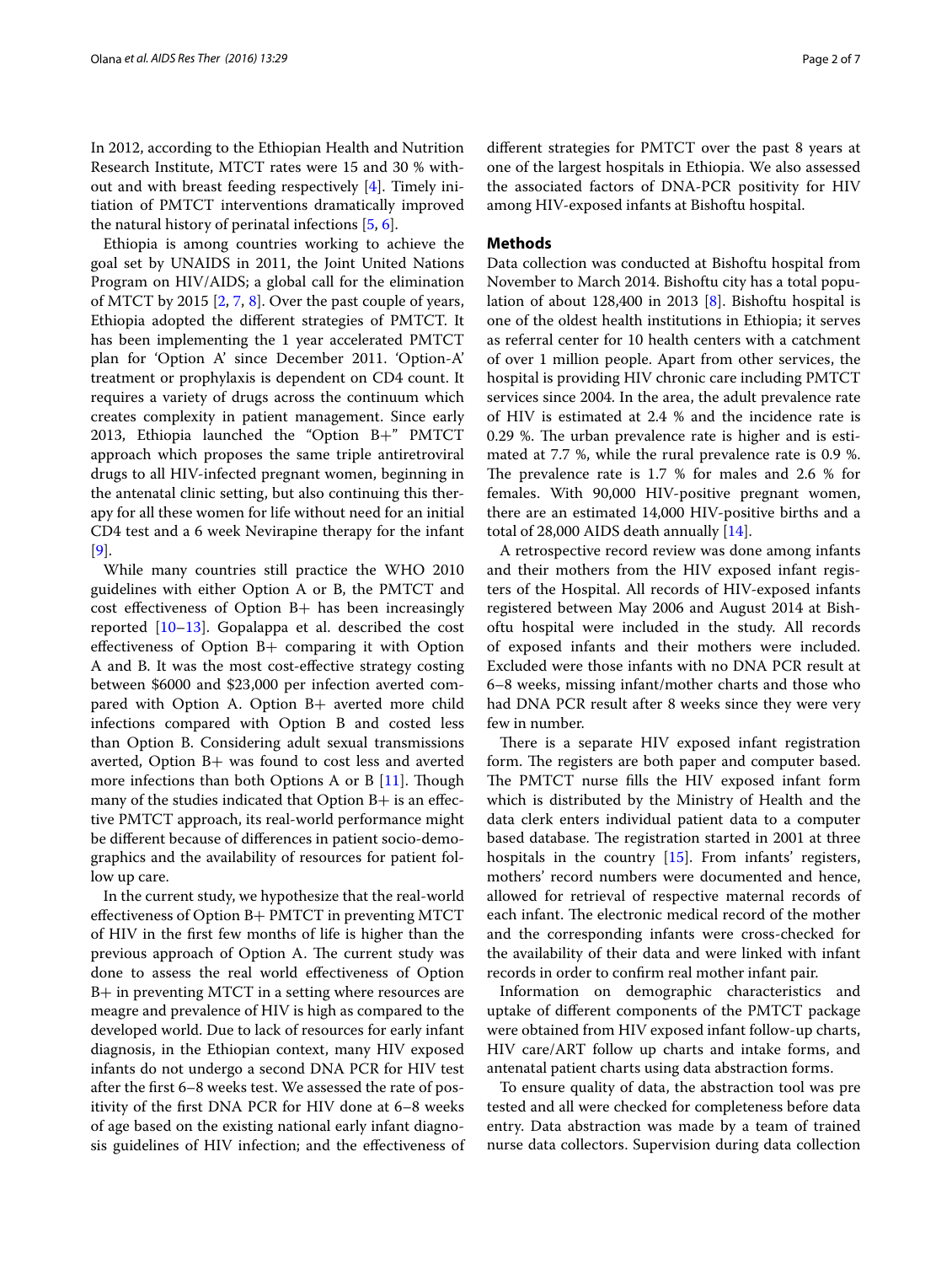and data entry were conducted. Quality of collected data was continuously checked by the principal investigator and random checks by one of the co-authors. Errors and consistency checking procedures for the data were controlled during analysis. Data were checked, cleaned, coded and entered in EPI info version 3.5.1 and were exported to SPSS version 20 for further analysis.

Independent variables were tested for predicting rate of positivity of DAN PCR for HIV using bivariate logistic regression. Then all variables having  $p \leq 0.05$  in the bivariate analysis were further entered into multivariate logistic regression model and variables which had p < 0.05 were retained as independent predictors of positivity of DNA PCR at 6–8 weeks.

In the current study, MTCT of HIV was considered as transmission of HIV from HIV positive mother to her child during pregnancy, childbirth and early breastfeeding. PMTCT intervention refers to the use of ART or ARV drugs in mother and infant to reduce MTCT of HIV. "Loss to follow up" was defined in the current study as not showing up for early infant diagnosis or other HEI care and treatment after the initial registration. A mother was considered as taking the various options based on the information given in Table  $1$  [[16\]](#page-6-3). Ethiopia adopted Option A in 2011 and then directly changed to Option B+ in 2013. Hence, there was no experience with Option B [\[15\]](#page-6-2).

Since the age at first DNA PCR test was not directly recorded, it was calculated from the records using the date of birth column and the date when sample for DNA PCR testing was collected.

## **Ethical consideration**

Ethical clearance was obtained from Institutional Review Board (IRB) IRB of University of Gondar. Permission letter was obtained from the management Committee of the Bishoftu Hospital (Ref.BH-219/2007 issued 15/5/2007) prior to data collection. Since the study utilizes routinely collected, aggregated program data at the hospital, confidentiality of patient information was ensured as the names or identification number of study participants was not included in the data collection format.

# **Results**

A total of 936 HIV exposed infants were registered at Bishoftu hospital during the study period. Among these, records of 624 exposed infants and 412 mothers were included for the study. One hundred ninety-nine (22.2 %) were lost to follow up care and treatment; the rest 113/936 (12.1 %) were excluded because they didn't have DNA-PCR result for HIV at the age of 6–8 weeks or had incomplete records.

Among the infants included in the analysis, 323/624 (51.8 %) were male. Included infants were 6 weeks, 574/624 (92 %); 7 weeks, 8/624 (1.3 %); and 8 weeks, 42/624 (6.7 %) of age at the time of DNA PCR for HIV test. The majority, 295 (47.5 %) of the mothers were on antiretroviral therapy during pregnancy while 50/624 (8 %) were on single dose Zidovudine for PMTCT purpose. Mothers who have not received any PMTCT ARVs were 123/624 (14.9 %) during ANC and 95/624 (15.2 %) during labor. Most of the babies, 525/624 (84.1 %) were delivered at health institutions.

The majority, 494/624 (79.2 %) were on exclusive breast feeding whereas, 91/624 (14.6 %) and 29/624 (4.7 %) were on exclusive replacement and mixed feeding respectively. Based on the country's guidelines at the time of enrolment, 305/624 (48.9 %) of the infants were on the former WHO recommendation of single dose Nevirapine or single dose Nevirapine with Zidovudine. The remaining 179/624 (28.7) and 12/624 (1.8 %) were on Nevirapine for 6 weeks and Nevirapine for greater than 6 weeks respectively. No prophylaxis was given to 90 (14.4 %) infants of which 42/90 (46.67 %) were born at home. Unfortunately,

<span id="page-2-0"></span>

|  |  | Table 1 The PMTCT options and interventions for the mother and baby |
|--|--|---------------------------------------------------------------------|
|--|--|---------------------------------------------------------------------|

|           | <b>Treatment (for CD4</b><br>count <350 cells/mm <sup>3</sup> )     | Prophylaxis (for CD4<br>count > 350 cells/mm <sup>3</sup> )                                                                                                                                            | Infant receives                                                                                                                                            |
|-----------|---------------------------------------------------------------------|--------------------------------------------------------------------------------------------------------------------------------------------------------------------------------------------------------|------------------------------------------------------------------------------------------------------------------------------------------------------------|
| Option A  | Triple ARVs starting as<br>soon as diagnosed,<br>continued for life | Antepartum: AZT starting as early as 14 weeks<br>gestation Intrapartum: at onset of labour, single-<br>dose NVP and first dose of AZT/3TC.<br>Postpartum: daily AZT/3TC through 7 days post-<br>partum | Daily NVP from birth until 1 week after cessation of all<br>breastfeeding; or, if not breastfeeding or if mother is<br>on treatment, through age 4-6 weeks |
| Option B  | Triple ARVs starting as<br>soon as diagnosed,<br>continued for life | Triple ARVs starting as early as 14 weeks gestation<br>and continued intrapartum andthrough childbirth<br>if not breastfeeding or until 1 week after cessation<br>of all breastfeeding                 | Daily NVP or AZT from birththrough age 4-6 weeks<br>regardless of infant feeding method                                                                    |
| Option B+ | Triple ARVs starting as<br>soon as diagnosed,<br>continued for life | Triple ARVs starting as soon as diagnosed,<br>continued for life                                                                                                                                       | Daily NVP or AZT from birth through age 4-6 weeks<br>regardless of infant feeding method                                                                   |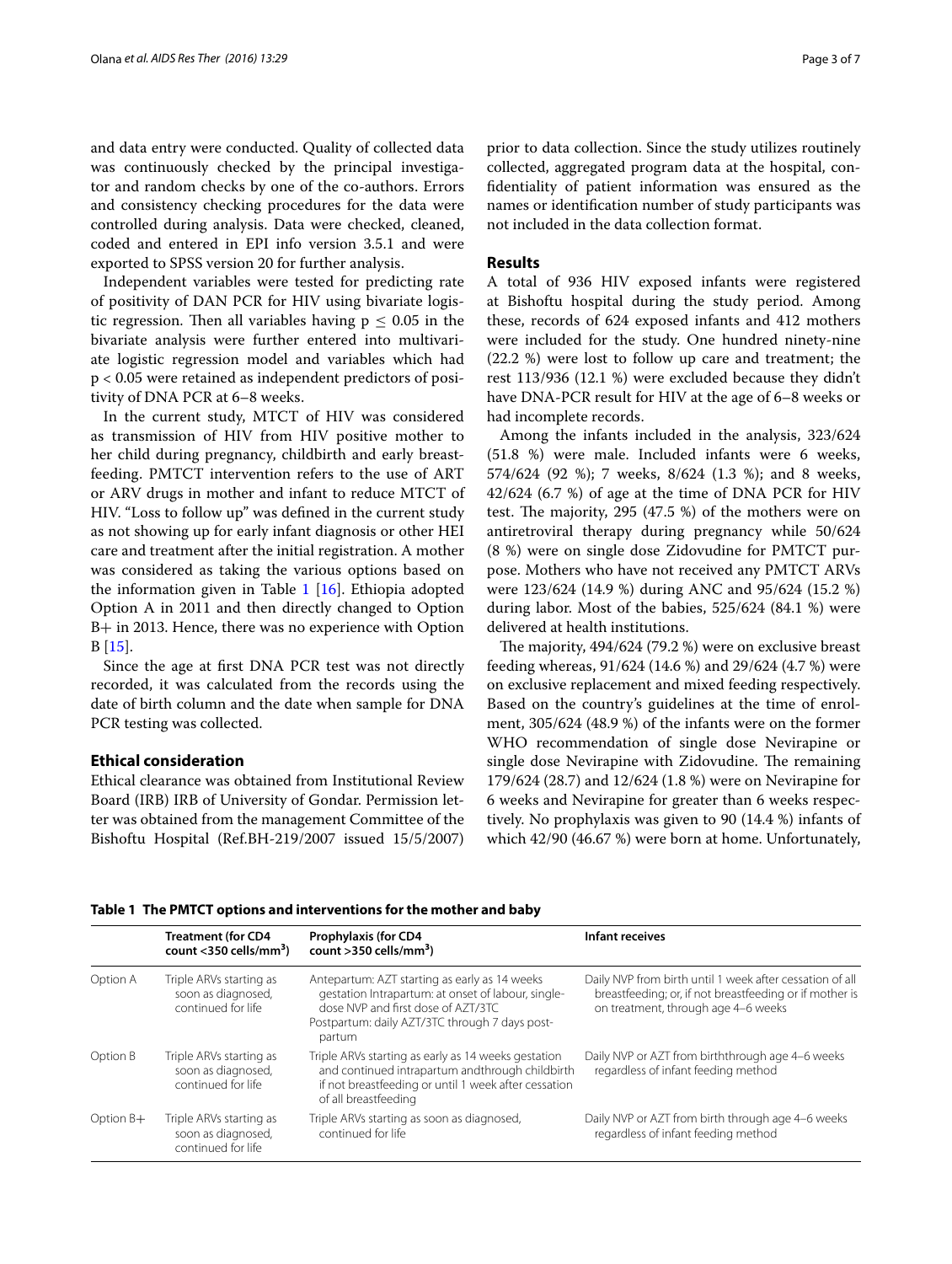48/90 (53.33 %) of those infants who didn't receive any prophylaxis were born at health facility (Table [2](#page-3-0)). The mean CD4 counts of mothers of babies who were positive for HIV DNA-PCR and those who were not at 6–8 weeks were comparable  $(415.00 \text{ (SD} = 331.47)/\text{mm}^3$  and  $418$  $(SD = 239.09)$ ;  $p > 0.05$  respectively). All HIV exposed infants were initiated on Co-trimoxazole at enrollment.

Among the included infants, 27/624 (4.3 %) were positive for HIV-DNA PCR at the age of 6–8 weeks. Among 191 infants who took Nevirapine for 6 weeks or more, none of them had a positive HIV DNA PCR result. The highest positive result rate was observed for those who took either no prophylaxis or single dose Nevirapine (11.5 and 11.1 % respectively). And those who took combination of single dose Nevirapine and Zidovudine had a positivity rate of 3.9 %.

Various factors were identified as predictors of positivity of HIV DNA-PCR on the bivariate analysis. Being born at home (Crude OR, 3.26 95 % CI 1.24–8.53;  $p = 0.016$ ), maternal CD4 count during pregnancy less than 100 cells/mm3 (Crude OR, 5.68 95 % CI 1.15–28.05;  $p = 0.033$ ), absence of any PMTCT interventions for the mother (Crude OR, 6.10 95 % CI 2.45–15.17; p < 0.0001), absence of antenatal care follow up (Crude OR, 5.54 95 % CI 2.27-13.52;  $p < 0.0001$ ), and mother not enrolled in HIV care and treatment during pregnancy (Crude OR, 4.32 95 % CI 1.66–11.24;  $p = 0.003$ ) were associated with increased probability of HIV infection at 6–8 weeks. However, none of these variables were found to be independent predictors of positivity using multivariate logistic regression (Table [3](#page-4-0)).

### **Discussion**

Our findings showed that the infection rate at 6–8 weeks of DNA-PCR for HIV was at 4.3 %. This figure is small as compared to the study at St. Luke hospital, Gondar University Referral hospital, and Tanzania [[17](#page-6-4)[–19](#page-6-5)]. Infants who took PMTCT "Option B+" were all negative for HIV at 6–8 weeks while those who didn't take any prophylaxis or those who took single dose Nevirapine had the highest infection rate. The findings underscore the importance of enhancing PMTCT interventions for both the mother and the infant at the earliest possible.

The current findings showed that there is a significantly high loss to follow up. Among all the enrolled infants, 199 (22.2 %) were lost to follow up. This figure is lower than 39.4 and 40.4 % lost to follow up rates by studies at St. Luke hospital and Mc Cord hospital of KwaZulu-Natal, South Africa respectively [[18,](#page-6-6) [20\]](#page-6-7). The differences could be possibly from the time at measurement of loss to follow up, which in our case was at 6–8 weeks of age. Since

<span id="page-3-0"></span>**Table 2 Characteristics of mothers and infants included in the study during the specified study period (2006–2014) at the PMTCT/ART center of Bishoftu Hospital**

| Variable                            | Frequency (N)  | Percentage (%) |
|-------------------------------------|----------------|----------------|
| Sex                                 |                |                |
| Male                                | 323            | 51.8           |
| Female                              | 301            | 48.2           |
| Place of birth                      |                |                |
| Health facility                     | 525            | 84.1           |
| Home                                | 55             | 8.8            |
| Unknown                             | 44             | 7.1            |
| Type of infant feeding              |                |                |
| Exclusive breast feeding            | 494            | 79.2           |
| Exclusive complementary feeding     | 91             | 14.6           |
| Mixed feeding                       | 29             | 4.7            |
| Weaned of breast feeding            | $\overline{2}$ | 0.3            |
| Mothers CD4 during ANC <sup>a</sup> |                |                |
| Less than 100                       | 15             | 2.4            |
| $101 - 300$                         | 73             | 11.7           |
| $301 - 500$                         | 124            | 19.9           |
| More than 500                       | 182            | 29.2           |
| Mother clinical stage during ANC    |                |                |
| WHO stage 1                         | 224            | 35.9           |
| WHO stage 2                         | 104            | 16.7           |
| WHO stage 3                         | 100            | 16             |
| WHO stage 4                         | 9              | 1.4            |
| Undocumented                        | 187            | 70             |
| PMTCT intervention in the mother    |                |                |
| None/unknown                        | 279            | 44.7           |
| Yes                                 | 345            | 55.3           |
| Type of PMTCT intervention (mother) |                |                |
| AZT <sup>b</sup> only               | 50             | 8              |
| <b>HAART<sup>c</sup></b>            | 295            | 47.3           |
| None                                | 105            | 16.8           |
| Missing                             | 174            | 27.9           |
| Infant PMTCT intervention           |                |                |
| Sd NVP <sup>d</sup>                 | 26             | 4.2            |
| $Sd$ NVP $+$ AZT                    | 279            | 44.7           |
| NVP for 6 weeks                     | 179            | 28.7           |
| NVP >6 weeks                        | 12             | 1.9            |
| None                                | 90             | 14.4           |
| Missing                             | 38             | 6.1            |
| Mother ANC                          |                |                |
| Yes                                 | 86             | 13.8           |
| <b>No</b>                           | 388            | 62.2           |
| Missing                             | 150            | 24             |

a Antenatal care

**b** Zidovudine

<sup>c</sup> Highly active antiretroviral therapy

<sup>d</sup> Nevirapine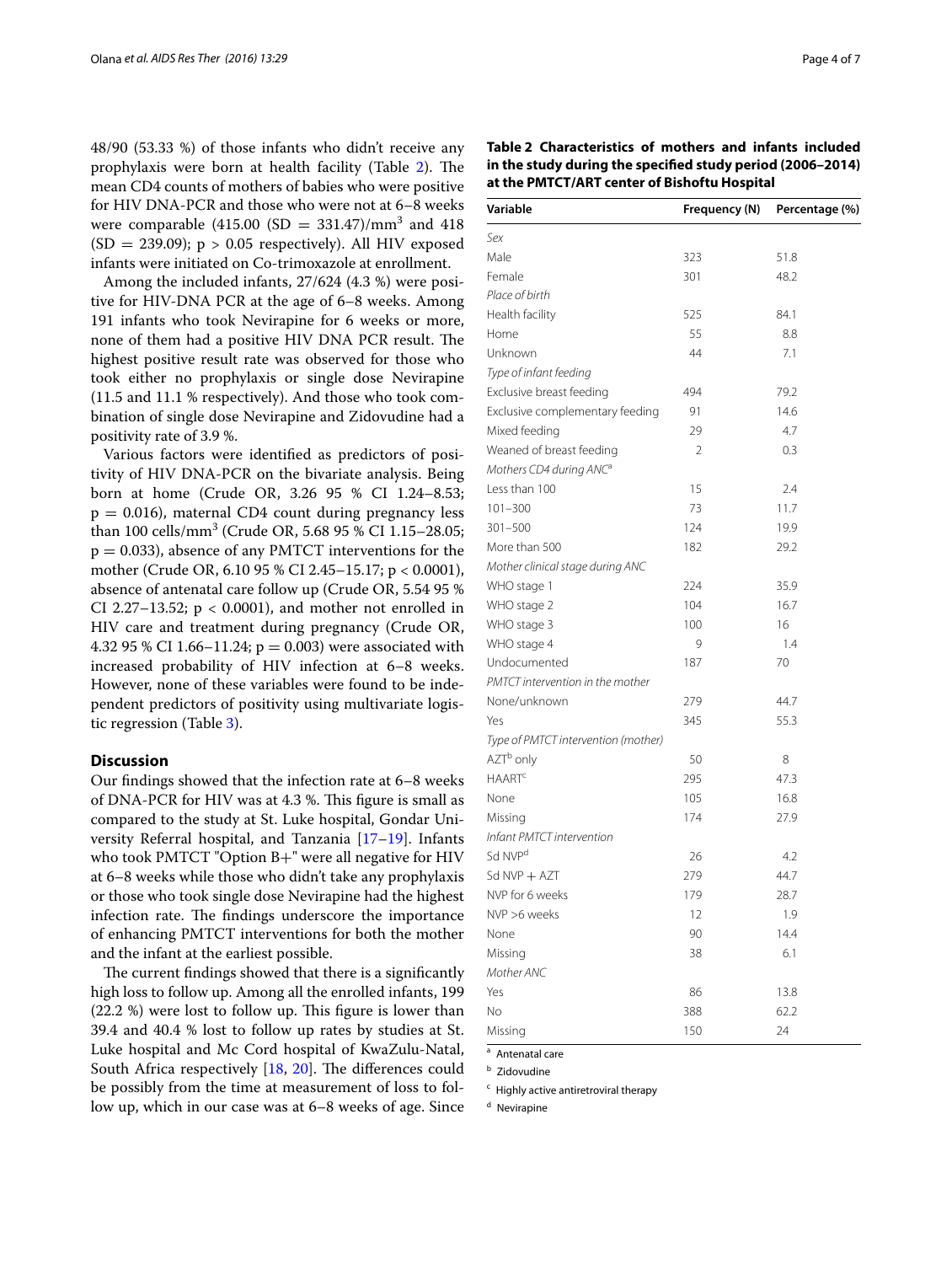| Variable                             | <b>DNA-PCR result</b> |              | p value            | Crude OR (95 % CI)   | Adjusted OR (95 % CI) |
|--------------------------------------|-----------------------|--------------|--------------------|----------------------|-----------------------|
|                                      | Positive (%)          | Negative (%) |                    |                      |                       |
| Sex                                  |                       |              | 0.992              |                      |                       |
| Male                                 | 14(4.3)               | 309 (95.7)   | 0.992              | $1.00(0.46 - 2.17)$  |                       |
| Female                               | 13(4.3)               | 288 (95.7)   |                    | Ref                  |                       |
| Place of birth                       |                       |              | 0.016              |                      |                       |
| Health facility                      | 19(3.6)               | 506 (96.4)   |                    | Ref                  | Ref                   |
| Home                                 | 6(10.9)               | 49 (89.1)    |                    | 3.26 (1.24-8.53)     | 3.10 (0.53-18.24)     |
| Type of feeding                      |                       |              | 0.104              |                      |                       |
| Exclusive BF                         | 16(3.2)               | 478 (96.8)   |                    | Ref                  |                       |
| <b>Exclusive RF</b>                  | 6(6.5)                | 85 (93.5)    |                    | 2.11 (0.80-5.54)     |                       |
| Mixed feeding                        | 3(6.9)                | 28 (93.1)    |                    | $0.66(0.16 - 2.81)$  |                       |
| <b>Infant PMTCT</b>                  |                       |              | 0.000 <sup>a</sup> |                      |                       |
| Sd <sup>b</sup> NVP or none          | 13(11.2)              | 103 (88.8)   |                    |                      |                       |
| $Sd$ NVP $+$ AZT                     | 11(3.9)               | 268 (96.1)   |                    |                      |                       |
| Sd NVP $\geq$ 6 weeks                | 0(0)                  | 191 (100)    |                    |                      |                       |
| Mother CD4 during pregnancy          |                       |              | 0.033              |                      |                       |
| $<$ 100/mm <sup>3</sup>              | 3(17.6)               | 14 (82.4)    |                    | $5.68(1.15 - 28.05)$ | $4.50(0.71 - 28.56)$  |
| $100 - 500/mm3$                      | 3(1.3)                | 236 (98.7)   |                    | $0.34(0.08 - 1.53)$  | $0.26(0.05 - 1.33)$   |
| $>500/mm^3$                          | 4(3.6)                | 106 (96.4)   |                    | Ref                  | Ref                   |
| Mother WHO stage                     |                       |              | 0.344              |                      |                       |
| WHO stage 1                          | 7(3.3)                | 204 (96.7)   |                    | Ref                  |                       |
| WHO stage 2                          | 2(2.1)                | 91 (97.9)    |                    | $0.64(0.13 - 3.14)$  |                       |
| WHO stage 3/4                        | 6(6)                  | 93 (94)      |                    | $1.88(0.62 - 5.75)$  |                       |
| Mother any PMTCT                     |                       |              | 0.000              |                      |                       |
| No                                   | 13(12.7)              | 89 (87.3)    |                    | $6.10(2.45 - 15.17)$ | 3.80 (0.68-21.09)     |
| Yes                                  | 8(2.3)                | 334 (97.7)   |                    | Ref                  | Ref                   |
| Type of PMTCT (mother)               |                       |              | 0.402              |                      |                       |
| AZT only                             | 2(4)                  | 48 (96)      |                    | 2.01 (0.39-10.24)    |                       |
| <b>HAART</b>                         | 6(2)                  | 289 (98)     |                    | Ref                  |                       |
| Antenatal care follow up             |                       | 0.000        |                    |                      |                       |
| No                                   | 11(12.8)              | 75 (87.2)    |                    | $5.54(2.27 - 13.52)$ | $4.05(0.25 - 65.75)$  |
| Yes                                  | 10(2.6)               | 378 (97.4)   |                    | Ref                  | Ref                   |
| Mother care and treatment            |                       | 0.003        |                    |                      |                       |
| Enrolled in care and Rx <sup>c</sup> | 14(3.3)               | 406 (96.7)   |                    | Ref                  |                       |
| Not enrolled                         | 7(13)                 | 47 (87)      |                    | 4.32 (1.66-11.24)    |                       |

## <span id="page-4-0"></span>**Table 3 Associated factors with DNA PCR positivity at 6–8 weeks of age**

<sup>a</sup> *X*<sup>2</sup> test was used

**b** Single dose

<sup>c</sup> Treatment

the current study assessed loss to follow up at 6–8 weeks of age, it does not account for those infants who would be lost to follow up after the first DNA PCR and those who were excluded from the study. Hence, the current findings could be an underestimate of the overall problem of loss to follow up. The findings underscore for the need for better strategies to track and link HIV exposed infants to care and treatment throughout the time of exposure (during pregnancy, labor and delivery and breastfeeding).

One of the PMTCT interventions is starting mothers on prophylaxis as early as possible. In the current study, 123 (14.9 %) mothers during ANC and 95 (15.2 %) mothers during labor have not received any PMTCT intervention. Higher missed opportunities were reported by a group from St. Luke hospital; southwest Ethiopia in 2014 [[18\]](#page-6-6). The differences could reflect the recent improvements in ANC coverage and provision of PMTCT interventions since our study addressed both the recent and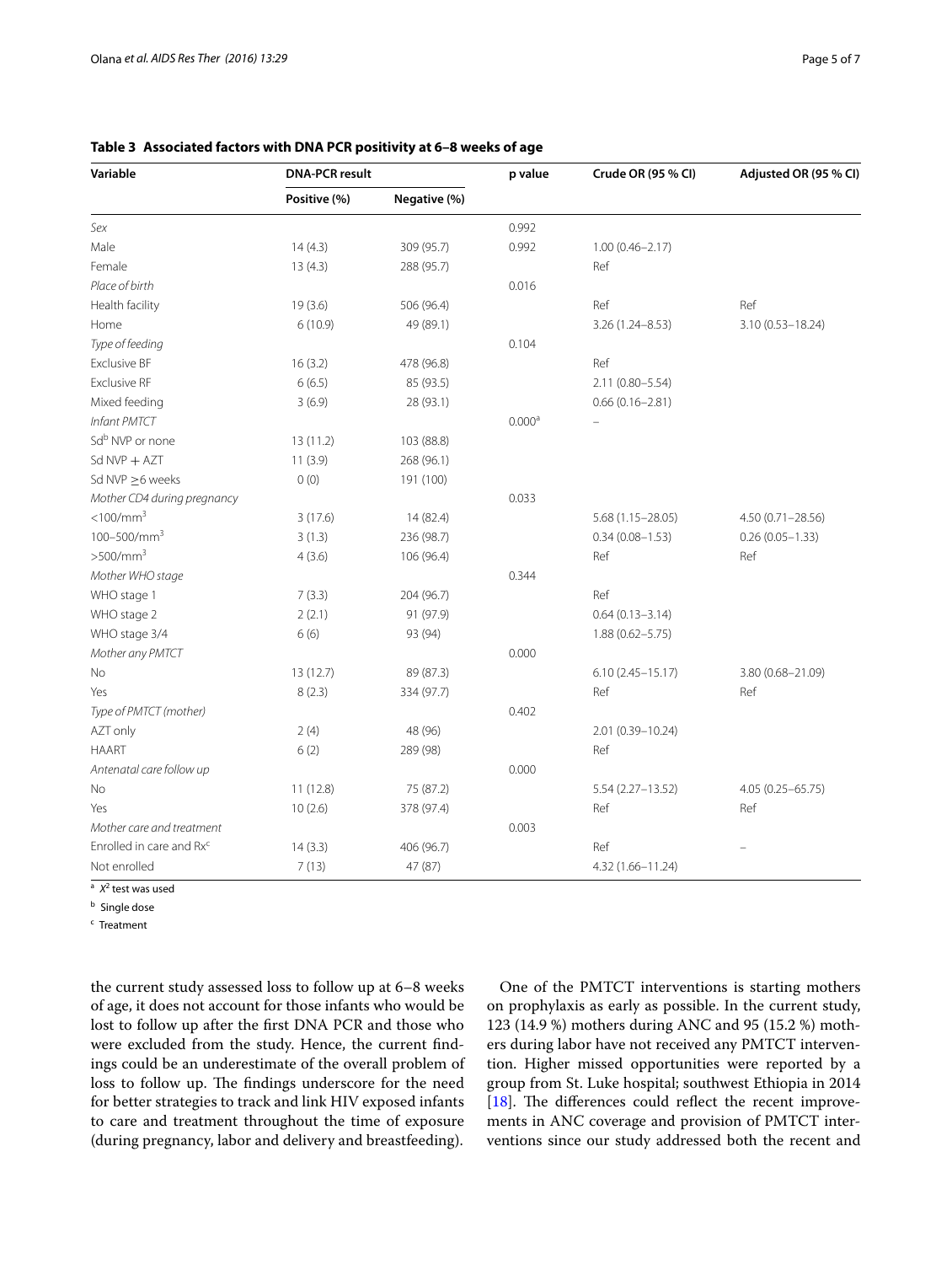old data. It can be taken as a clue for meeting the goal set by the Ethiopia FMOH to provide PMTCT prophylaxis for 85 % of eligible pregnant women by end of 2015 [[21\]](#page-6-8). Findings from Johannesburg, South Africa showed a lower missed intra partum PMTCT intervention opportunity of 7.36 %; indicating the better health care in the setting [[6\]](#page-5-5). Also, 90 (14.4 %) of the infants did not get any PMTCT intervention. This figure is lower when compared to a similar study done in southwest Ethiopia 163 (38.3 %) and in Gondar University hospital in 2013 both of which have similar HIV transmission dynamics to the current setting [\[18\]](#page-6-6); but slightly higher than Johannesburg study which was  $12$  (5.2 %) [\[6](#page-5-5)].

In the current study, possibly because of the relatively small number of babies who had a positive DNA PCR result and the higher ANC coverage, in contrast to the studies in St. Luke hospital and Gondar University Hospital which have a similar HIV transmission dynamics, ANC follow up, lack of PMTCT intervention and maternal WHO clinical stage were not associated with infant HIV infection at 6–8 weeks of age [\[17](#page-6-4), [18](#page-6-6)].

In order to avoid the increased incidence of diarrhea, pneumonia, and death observed with replacement feeding, WHO recommends breastfeeding duration for 2 years for HIV exposed infants  $[22]$ . However, the risk of HIV infection among infants was found to be higher. Our findings showed that infants on breast feeding and complementary feeding were found to be three times more likely to have a DNA PCR result positive as compared to those on exclusive breast feeding. The difference in infection rate was reported to be higher in other similarly done studies [\[17](#page-6-4), [18\]](#page-6-6).

The limitations of the current study include its retrospective nature posing problems of incomplete recordings. Moreover, the data used in this study were not originally collected for research purposes and therefore the quality of the data might not be good. Since this is a record review, we cannot confidently confirm the accuracy of the information reported and documented by the clinicians. The transmission rate reported in the study is probably an underestimation of the actual MTCT since follow up data including transmission during breast feeding is not reported in the current study. The abstraction forms lacked information on year of enrolment and could not give more information on the number of infants enrolled in each specific year during the record review period.

#### **Conclusions**

PMTCT "Option B+" resulted in zero infection rates among the included infants. There was a high loss to follow up rate even at 6–8 weeks of age. The authors recommend that a better strategy of linkage to care and

## treatment of HIV exposed infants to care and treatment should be devised.

#### **Authors' contributions**

To conceive the study, wrote the proposal and was involved in data acquisition. TB contributed in data analysis, manuscript preparation and edited the final manuscript. WW advised during proposal writing and final manuscript preparation. BT did the statistical analysis again, the write up and preparation of the manuscript for publication. All authors read and approved the final manuscript.

#### **Author details**

<sup>1</sup> Addis Ababa University, Addis Ababa, Ethiopia.<sup>2</sup> Department of Pediatrics, Addis Ababa University, Addis Ababa, Ethiopia.<sup>3</sup> School of Public Health, Addis Ababa University, Addis Ababa, Ethiopia. <sup>4</sup> Department of Pediatrics, Hawassa University, P.O. Box: 1560, Hawassa, Ethiopia.

#### **Acknowledgements**

The Authors would like to acknowledge the support provided by Addis Intercontinental College and University of Gondar in facilitating this study. We also would like to thank the data collectors involved in the study.

#### **Competing interests**

The authors declare that they have no competing interests.

Received: 21 December 2015 Accepted: 10 August 2016 Published online: 08 September 2016

#### **References**

- <span id="page-5-0"></span>1. Assembly UUNG: final declaration of commitment on HIV/AIDS (A/s-26/L.2). New York; 2011. <http://www.unaids.org/UNGASS/index.html>. Accessed 30 Oct 2015.
- <span id="page-5-1"></span>2. Guidelines for Prevention of Mother-to-Child Transmission of HIV (Ethiopia). Addis Ababa, Federal HIV/AIDS Prevention and Control Office; 2011. [http://www.aidsspace.org/upload\\_desc.php?user](http://www.aidsspace.org/upload_desc.php%3fuser%3d7977%26upid%3d2188)=7977&upid=2188.
- <span id="page-5-2"></span>3. Global HIV/AIDS overview [https://www.aids.gov/federal-resources/](https://www.aids.gov/federal-resources/around-the-world/globalaids-overview/) [around-the-world/globalaids-overview/.](https://www.aids.gov/federal-resources/around-the-world/globalaids-overview/) Accessed 30 Oct 2015].
- <span id="page-5-3"></span>4. HIV Related Estimates and Projections for Ethiopia—2012. Ethiopian Health and Nutrition Research Institute Federal Ministry of Health, August, 2012. [http://www.unaids.org/sites/default/files/en/media/](http://www.unaids.org/sites/default/files/en/media/unaids/contentassets/documents/data-and-analysis/tools/spectrum/Ethiopia2012report.pdf) [unaids/contentassets/documents/data-and-analysis/tools/spectrum/](http://www.unaids.org/sites/default/files/en/media/unaids/contentassets/documents/data-and-analysis/tools/spectrum/Ethiopia2012report.pdf) [Ethiopia2012report.pdf.](http://www.unaids.org/sites/default/files/en/media/unaids/contentassets/documents/data-and-analysis/tools/spectrum/Ethiopia2012report.pdf) Accessed 30 Oct 2015.
- <span id="page-5-4"></span>5. Siegfried N, van der Merwe L, Brocklehurst P, Sint TT. Antiretrovirals for reducing the risk of mother-to-child transmission of HIV infection. Cochrane database of systematic reviews. 2011(7):CD003510.
- <span id="page-5-5"></span>6. Volmink J, Siegfried NL, van der Merwe L, Brocklehurst P. Antiretrovirals for reducing the risk of mother-to-child transmission of HIV infection. Cochrane Database Syst Rev. 2007;1:CD003510.
- <span id="page-5-6"></span>7. Mirkuzie AH, Hinderaker SG, Morkve O. Promising outcomes of a national programme for the prevention of mother-to-child HIV transmission in Addis Ababa: a retrospective study. BMC Health Serv Res. 2010;10:267.
- <span id="page-5-7"></span>8. Demographic and Health Survey 2011.Central Statistics Agency [Ethiopia] and ICF International. Ethiopian. Addis Ababa, Ethiopia and Calverton, Maryland, USA: Central Statistics Agency and ICF International; 2012. [http://www.dhsprogram.com/pubs/pdf/FR255/FR255.pdf.](http://www.dhsprogram.com/pubs/pdf/FR255/FR255.pdf) Accessed 14 Nov 2015.
- <span id="page-5-8"></span>The Interagency Task Team (IATT) on the prevention and treatment of HIV infection in pregnant women, mothers and children: Ethiopia Launches Option B+ . [http://www.emtct-iatt.org/2013/03/ethiopia-launches](http://www.emtct-iatt.org/2013/03/ethiopia-launches-option-b/)[option-b/.](http://www.emtct-iatt.org/2013/03/ethiopia-launches-option-b/) Accessed 14 Nov 2015.
- <span id="page-5-9"></span>10. Ciaranello AL, Perez F, Maruva M, Chu J, Engelsmann B, Keatinge J, et al. WHO 2010 guidelines for prevention of mother-to-child HIV transmission in Zimbabwe: modeling clinical outcomes in infants and mothers. PLoS ONE. 2011;6(6):e20224.
- <span id="page-5-10"></span>11. Gopalappa C, Stover J, Shaffer N, Mahy M. The costs and benefits of Option B+ for the prevention of mother-to-child transmission of HIV. AIDS (London, England). 2014;28(Suppl 1):S5–14.